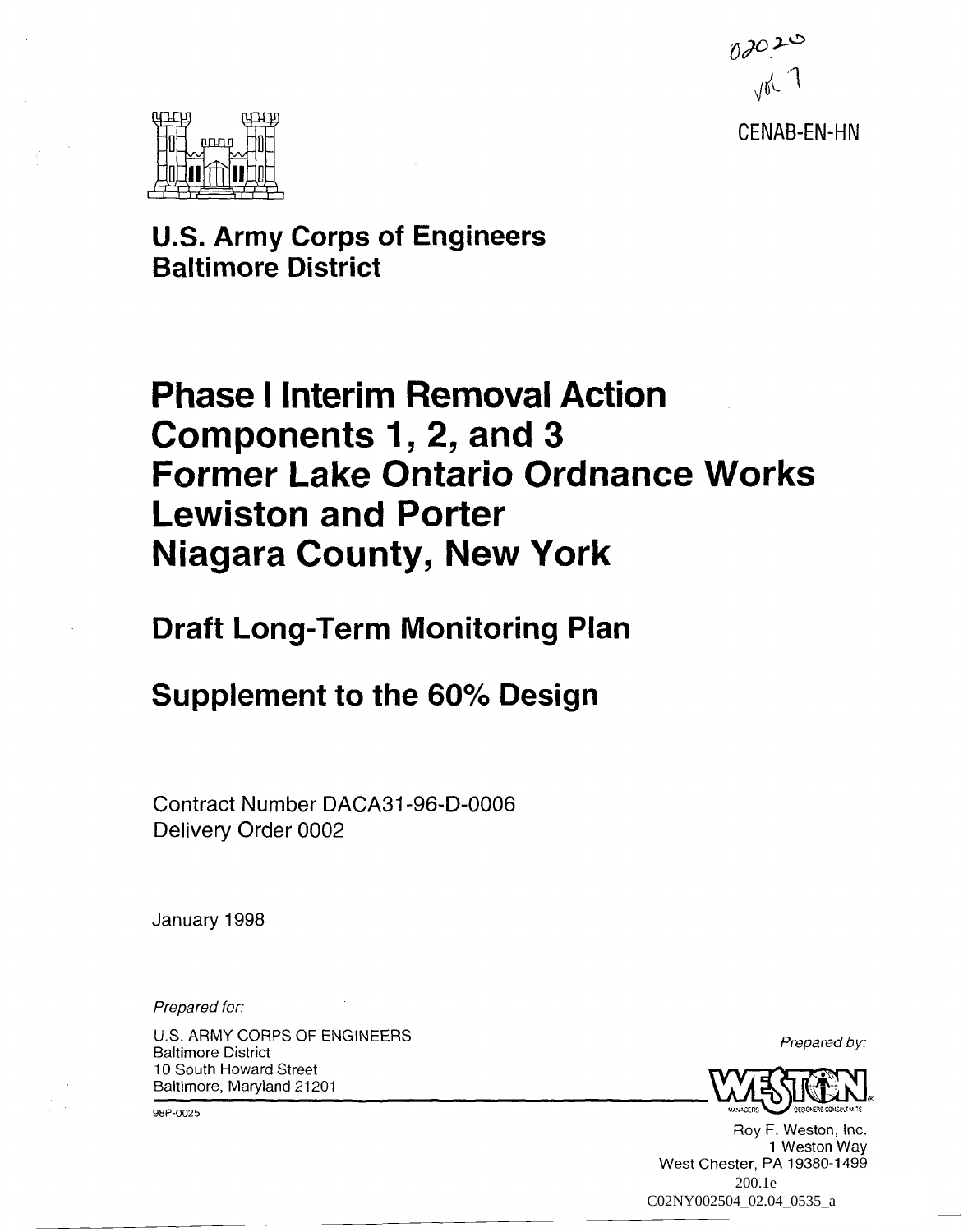# **PHASE I INTERIM REMOVAL ACTION COMPONENTS 1, 2, AND 3 FORMER LAKE ONTARIO ORDNANCE WORKS LEWISTON AND PORTER NIAGARA COUNTY, NEW YORK**

# **LONG-TERM MONITORING PLAN**

# **SUPPLEMENT TO THE 60% DESIGN**

Prepared for

## **u.s. ARMY CORPS OF ENGINEERS SAL TIMORE DISTRICT**  10 South Howard Street Baltimore, Maryland 21201

January 1998

Prepared by

**ROY F. WESTON, INC.**  1 Weston Way West Chester, PA 19380-1499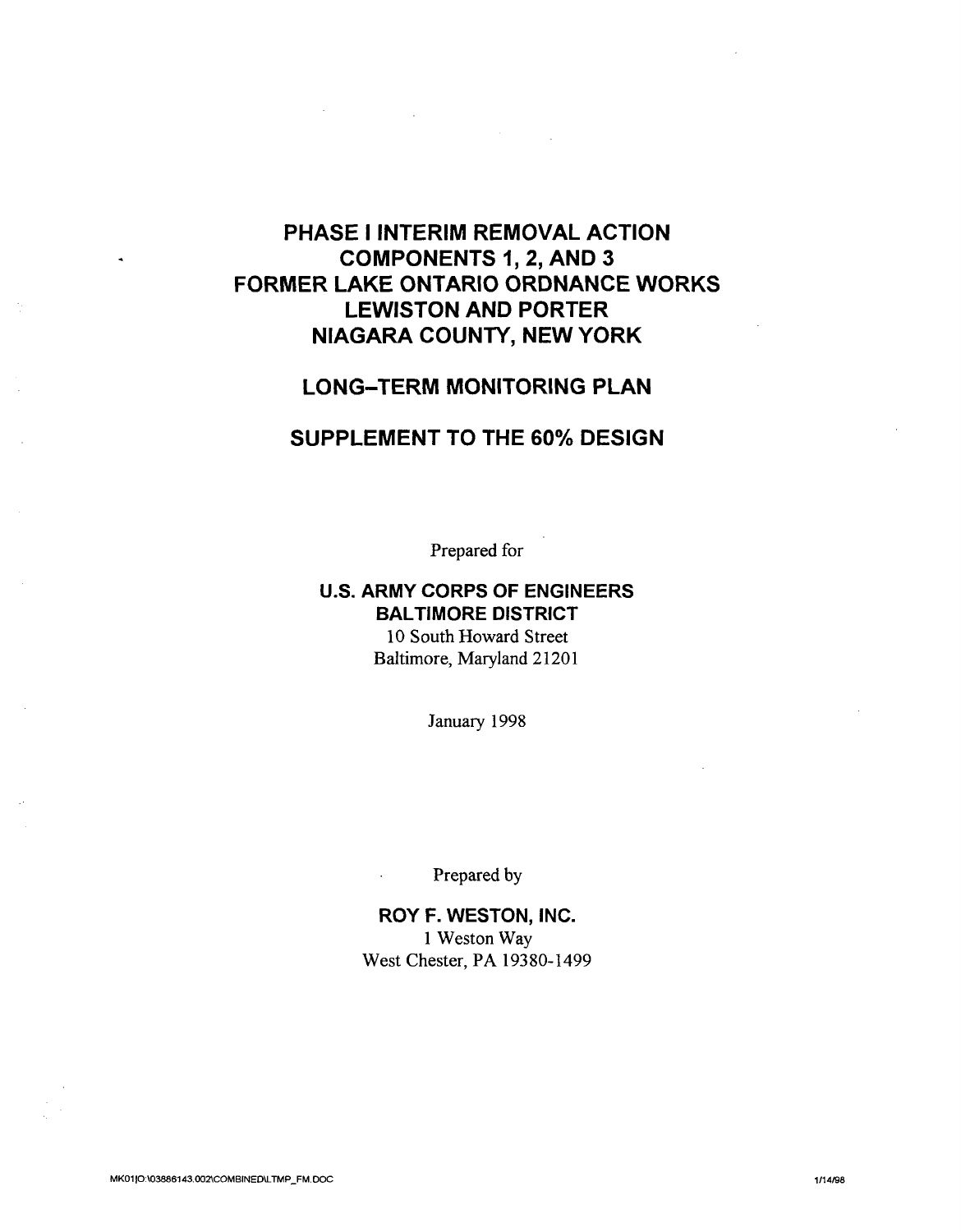# **TABLE OF CONTENTS**

 $\bar{a}$ 

# **Section**

# Page

 $\pi\varphi$  .  $\frac{1}{2}$ 

| 2.1 BASIS FOR EVALUATION OF POTENTIAL MONITORING ACTIVITIES2-1 |
|----------------------------------------------------------------|
|                                                                |
|                                                                |
|                                                                |
|                                                                |

 $\sim$ 

 $\sim$ 

 $\chi=1$ 

iii

 $\ddot{\phantom{a}}$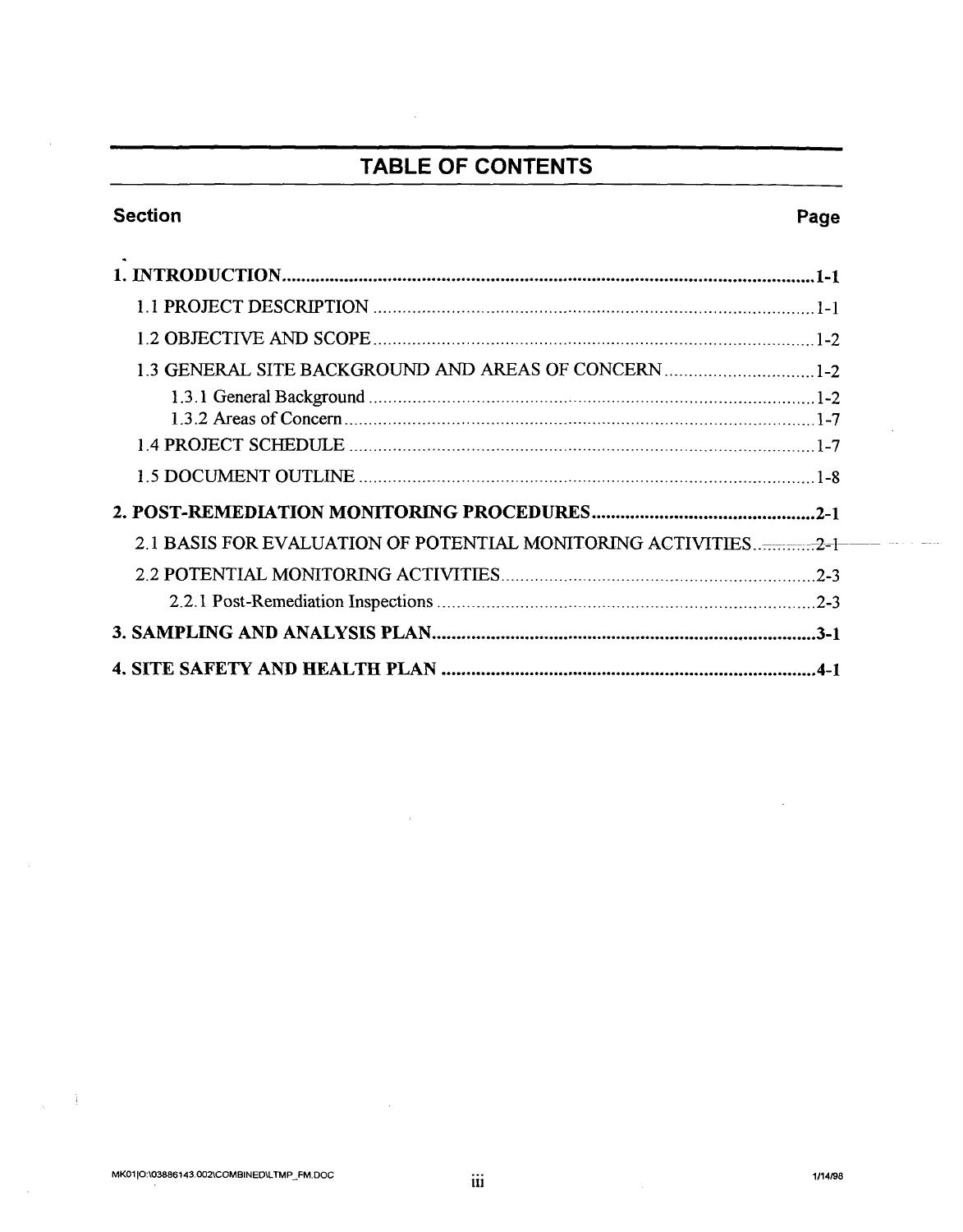# **LIST OF FIGURES**

| <b>Title</b> | Page |
|--------------|------|
|              |      |
|              |      |

 $\frac{1}{4}$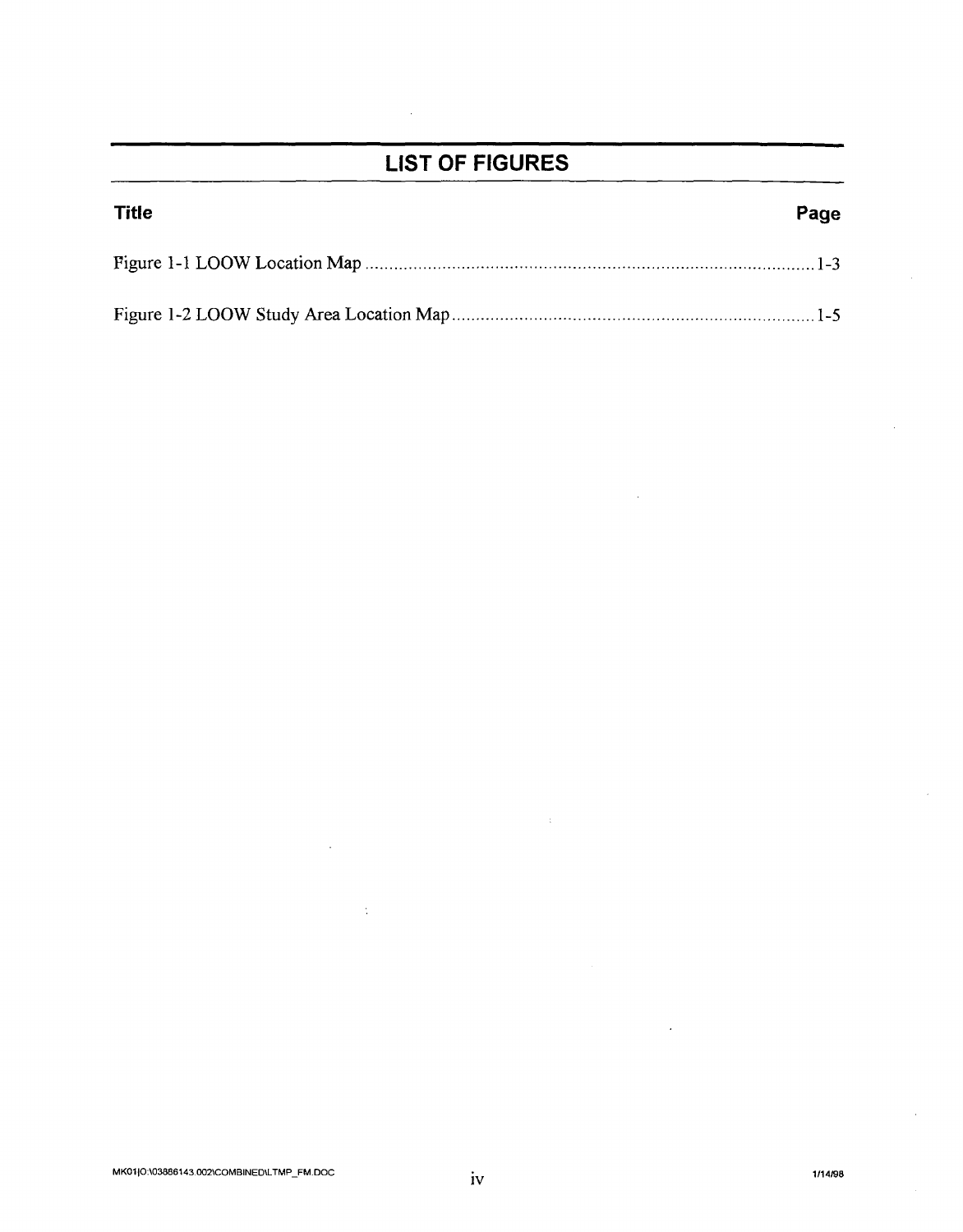# **LIST OF ACRONYMS**

 $\sim$ 

 $\gamma_{\rm{max}}$ 

 $\Delta \phi$ 

| <b>ACM</b>    | asbestos-containing material                            |
|---------------|---------------------------------------------------------|
| AFP-68        | Air Force Plant 68                                      |
| <b>CENAB</b>  | U.S. Army Corps of Engineers Baltimore District         |
| Chem-Trol     | Chem-Trol Pollution Services, Inc.                      |
| cm            | centimeter                                              |
| <b>DAR</b>    | Design Analysis Report                                  |
| <b>DOD</b>    | U.S. Department of Defense                              |
| <b>DOE</b>    | U.S. Department of Energy                               |
| EE/CA         | engineering evaluation/cost analysis                    |
| <b>LOOW</b>   | Lake Ontario Ordnance Works                             |
| <b>LTM</b>    | Long-Term Monitoring                                    |
| <b>NYSDEC</b> | New York State Department of Environmental Conservation |
| <b>OSHA</b>   | Occupational Safety and Health Administration           |
| <b>PRAC</b>   | <b>Preplaced Remedial Action Contract</b>               |
| <b>PRDI</b>   | Preliminary Remedial Design Investigation               |
| QA/QC         | quality assurance/quality control                       |
| <b>RCRA</b>   | Resource Conservation and Recovery Act                  |
| <b>RI/FS</b>  | remedial investigation/feasibility study                |
| <b>SAP</b>    | sampling and analysis plan                              |
| <b>SCA</b>    | SCA Chemical Services, Inc.                             |
| <b>SSHP</b>   | site safety and health plan                             |
| <b>TCL</b>    | <b>Target Compound List</b>                             |
| <b>TSD</b>    | treatment, storage, and disposal                        |
| <b>USACE</b>  | U.S. Army Corps of Engineers                            |
| <b>WESTON</b> | Roy F. Weston, Inc.                                     |

 $\sim 10$ 

 $\mathcal{L}$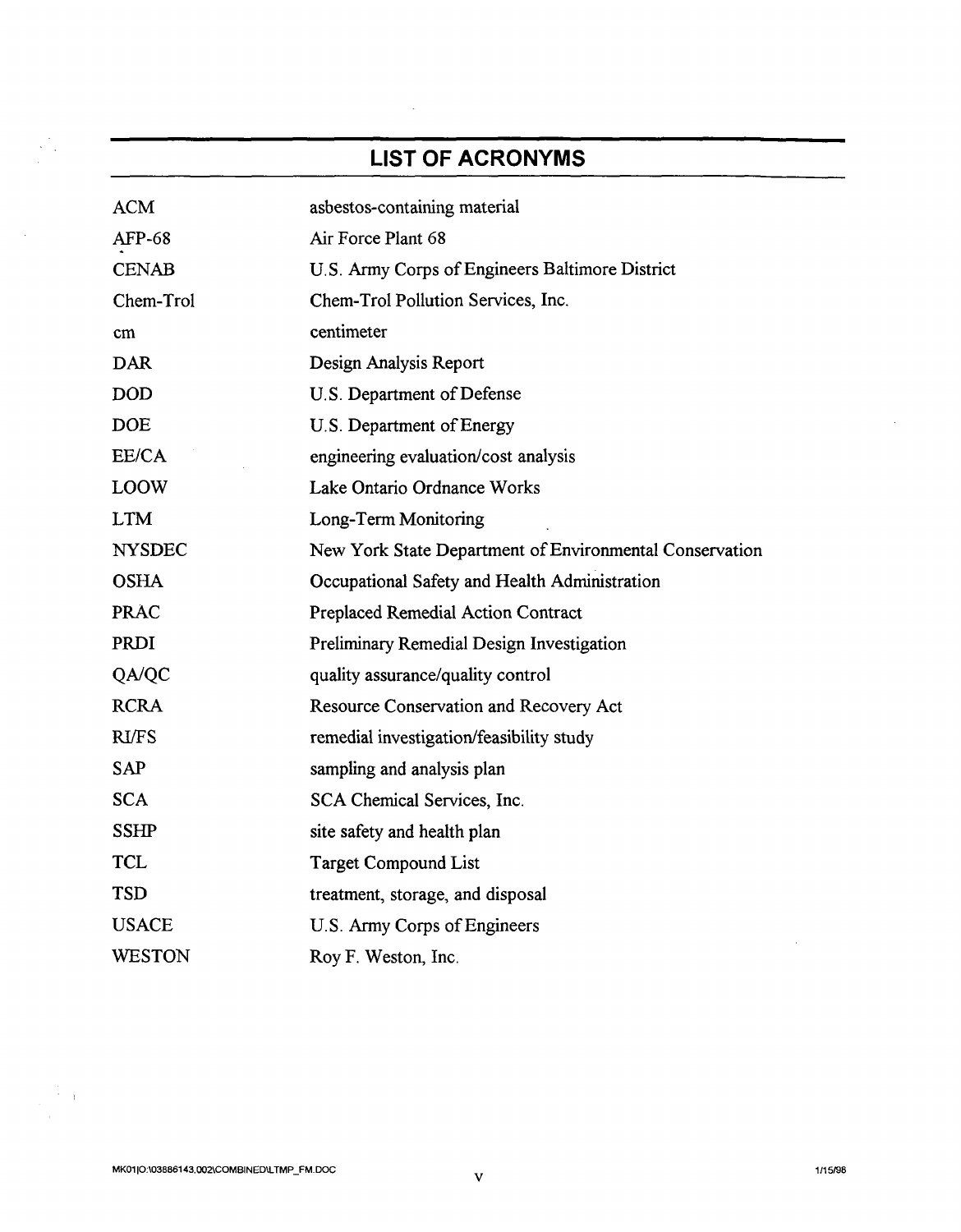## **1. INTRODUCTION**

#### **1.1 PROJECT DESCRIPTION**

The U.S. Army Corps of Engineers Baltimore District (CENAB) has retained Roy F. Weston, Inc. (WESTON<sub>®</sub>) to develop the Remedial Design for Interim Removal Actions (IRAs) for Components 1, 2, and 3 (Chemical Waste Management [CWM] property, Somerset Group [Somerset] property, and Town of Lewiston property) at the former Lake Ontario Ordnance Works (LOOW) located in Niagara County, New York.

A meeting was held on 4 December 1997 to discuss the comments of the 60% Design and the status of the IRA funding. In attendance were representatives from CENAB, U.S. Army Corps of Engineers (USACE) New York District, New York State Department of Environmental Conservation (NYSDEC), and WESTON. At the meeting it was announced that in order to expedite the remediation using the currently available funds for this type of work, the work will be performed under the Preplaced Remedial Action Contract (PRAC). This is a cost-plus contract that can be performed with an incomplete design. Field decisions are made on issues that have not been completely finalized in the design. CENAB directed WESTON to address the technical issues discussed during this meeting in a Supplement to the 60% Design.

Therefore, this submittal of the Long-Term Monitoring (LTM) Plan is part of the Supplement to the 60% Design and addresses the comments received from CENAB on the 60% Design and the issues discussed at the 4 December 1977 meeting.

Due to current funding constraints it was proposed, at the 4 December 1977 meeting, that the remediation of Area A and Area B be postponed for subsequent phases of the IRA. Therefore, the remediation to be performed as part of the Phase I of the IRA under PRAC will include the TNT pipeline, chemical waste sewer, and the miscellaneous chemicals and loose asbestos on the Somerset property. The Supplement to the 60% Design submittal, including this submittal of the LTM Plan, shall exclude Area A and Area B for this phase of the IRA. The design submittals for Area A and Area B will be addressed when these subsequent phases are funded.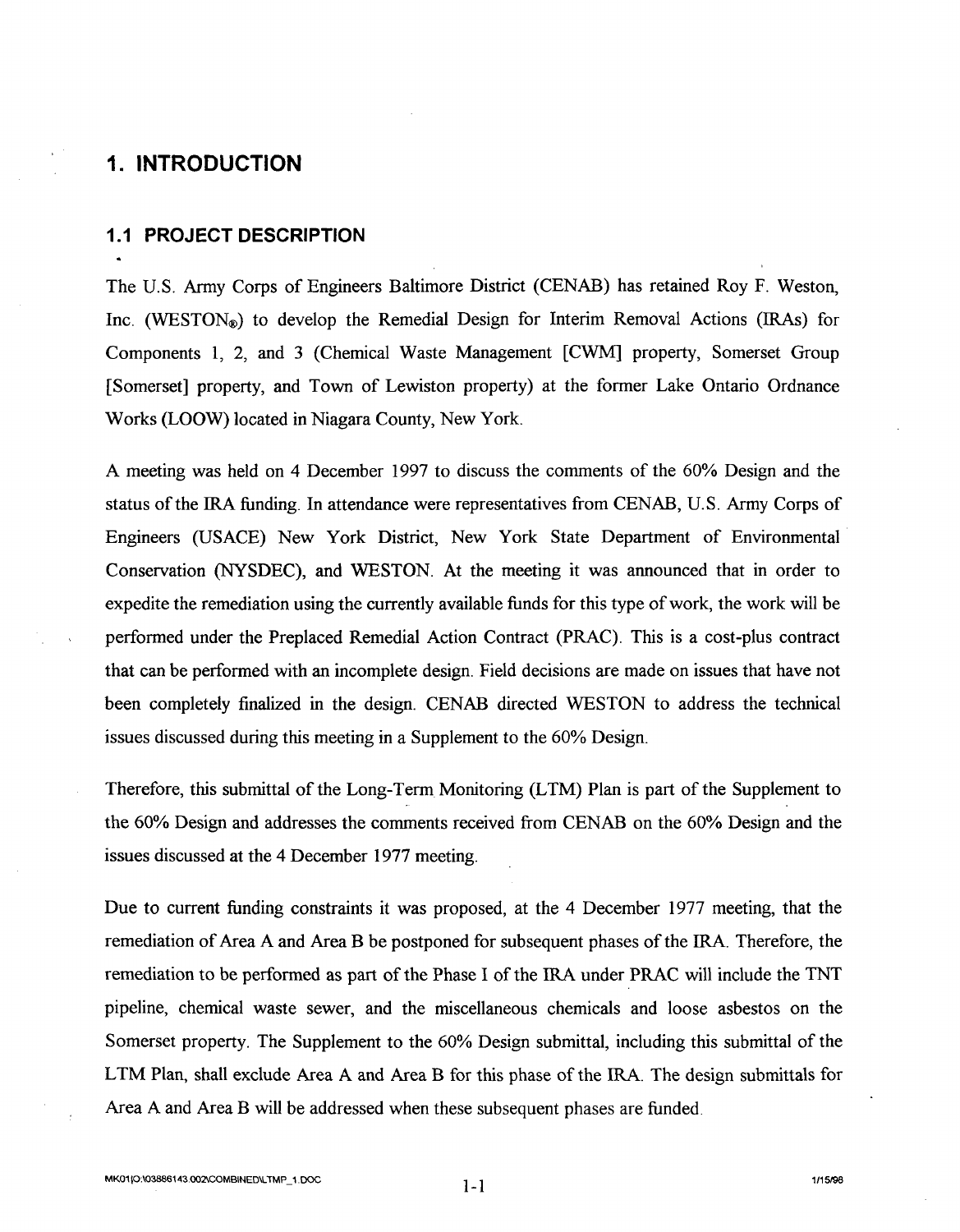This submittal of the LTM Plan includes the areas under Component 1 (CWM property), Component 2 (Somerset property), and Component 3 (Town of Lewiston property) that will be remediated under the Phase I of the IRA. Although previous submittals of the LTM Plan for the IRA at LOOW were provided in separate documents for each of the components, this submittal combines the areas under these components into one single document.

#### **1.2 OBJECTIVE AND SCOPE**

The purpose of the LTM Plan is to ensure that there are no long-term adverse affects to the environment following the implementation of the remedial action.

The scope of the LTM Plan consists of evaluation of the results of the post-IRA samples to determine if LTM may be necessary.

#### **1.3 GENERAL SITE BACKGROUND AND AREAS OF CONCERN**

#### **1.3.1 General Background**

The former LOOW site is located within the Town of Lewiston and the Town of Porter in Niagara County, New York (Figure 1-1). The site is located approximately 10 miles north of the City of Niagara Falls, New York.

The original site encompassed approximately 7,500 acres with actual U.S. Department of Defense (DOD) site activities having occurred on 2,500 acres. During the early 1940s, the LOOW site was used as a manufacturing plant producing TNT for use in World War II. Once completed, the complex contained a power plant, hospital, fire department, a water supply system adequate for a population of 100,000, and water supply and wastewater treatment system of underground water, sewage, acid, and TNT pipelines.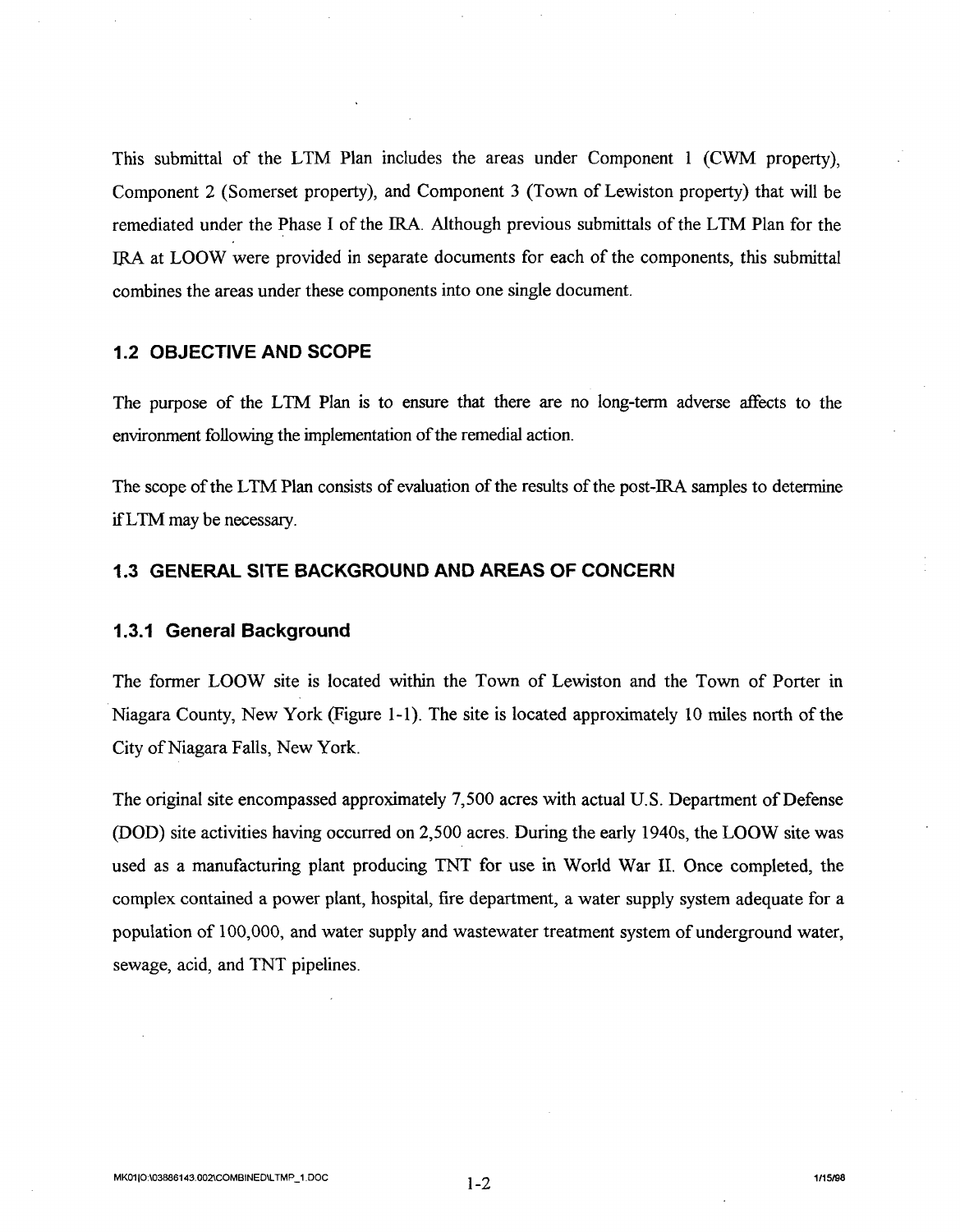

**FIGURE 1-1 LOOW LOCATION MAP**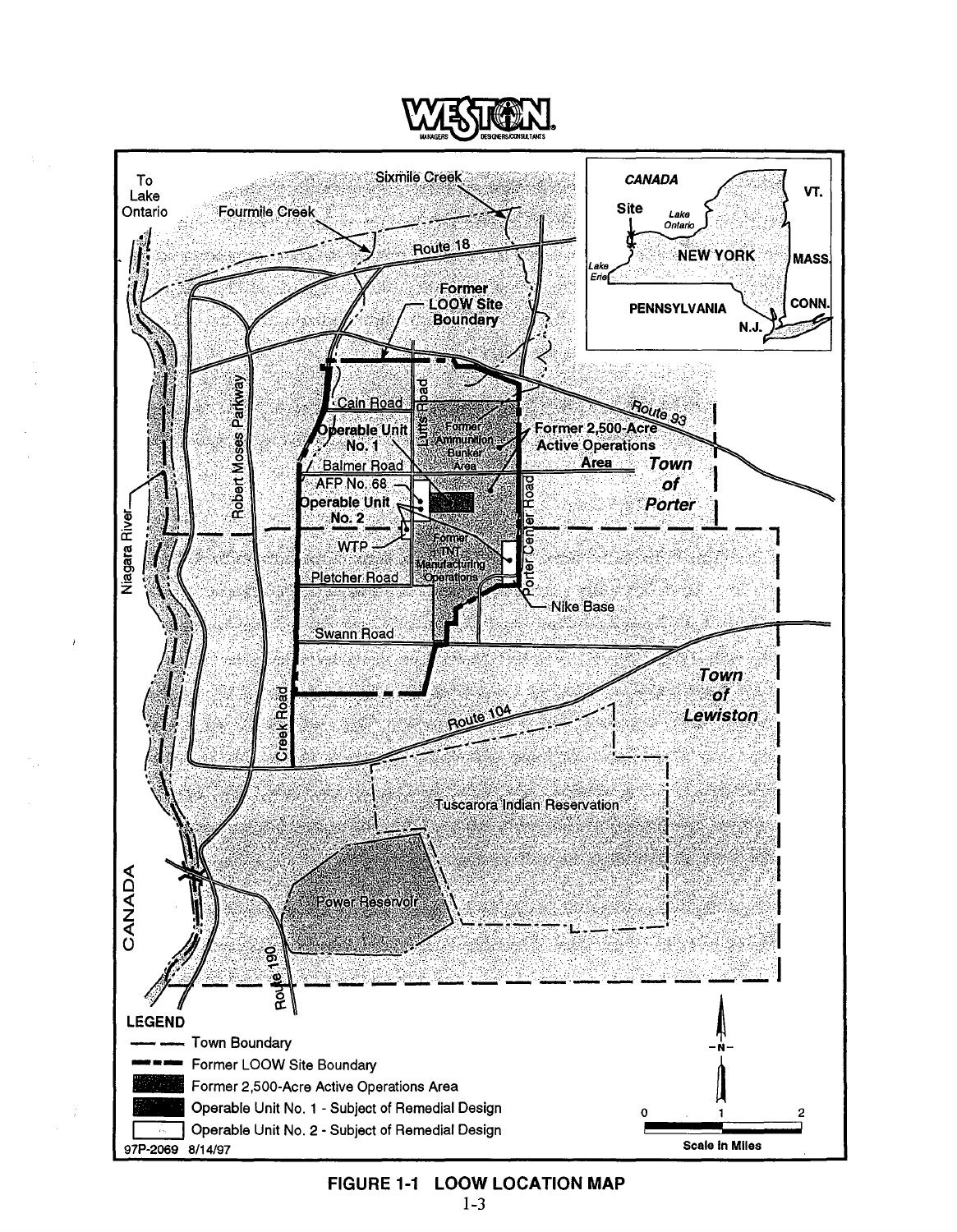Wastewater from the TNT manufacturing operation, as well as stormwater and sanitary sewage, was transferred through an underground sewer network to a wastewater treatment plant located in the western portion of the TNT plant. The TNT pipelines ran as one pair of east-west trending lines across the TNT production area before being routed south to the wastewater treatment plant at the west end of the production line. Following the decommissioning of the TNT plant in July 1943, the majority of the LOOW facility was sold to private citizens with the government retaining the former active 2,500-acre portion of the site.

Portions of the LOOW site have since been used by several branches of DOD and the U.S. Department of Energy (DOE) for various manufacturing and storage activities, including the pilot production of high-energy fuels. In 1955, the Navy and Air Force acquired 360 and 200 acres, respectively, of the former TNT plant.

In 1972, Chem-Trol Pollution Services, Inc. (Chem-Trol) acquired portions of LOOW for the development of a hazardous waste treatment, storage, and disposal (TSD) facility. Chem-Trol was acquired by SCA Chemical Services, Inc. (SCA) in 1973, and was subsequently acquired by CWM in the early 1980s. In 1969, Somerset obtained an approximate 100-acre section of the former LOOW property that contained Air Force Plant 68 (AFP-68). Around 1979, the southern half of the former AFP-68 (about 50 acres) was sold to SCA. This section is currently owned by CWM. The portions of the former TNT and AFP-68 site specifically addressed by the PRDI are situated on property currently owned by CWM and the Town of Lewiston. CWM operates the site as a Resource Conservation and Recovery Act (RCRA) TSD facility. The portion of the site owned by the Town of Lewiston is currently unused.

The focus of the Preliminary Remedial Design Investigation (PRDI) was the sampling of the TNT pipelines (Figure 1-2) and two chemical lift stations (Area 22 and Area 24) of the former chemical waste sewer line, which are all located within the CWM property. A portion of the former chemical waste sewer line and one lift station are located on the Somerset property. A portion of the TNT pipelines located within the former wastewater treatment plant is owned by the Town of Lewiston.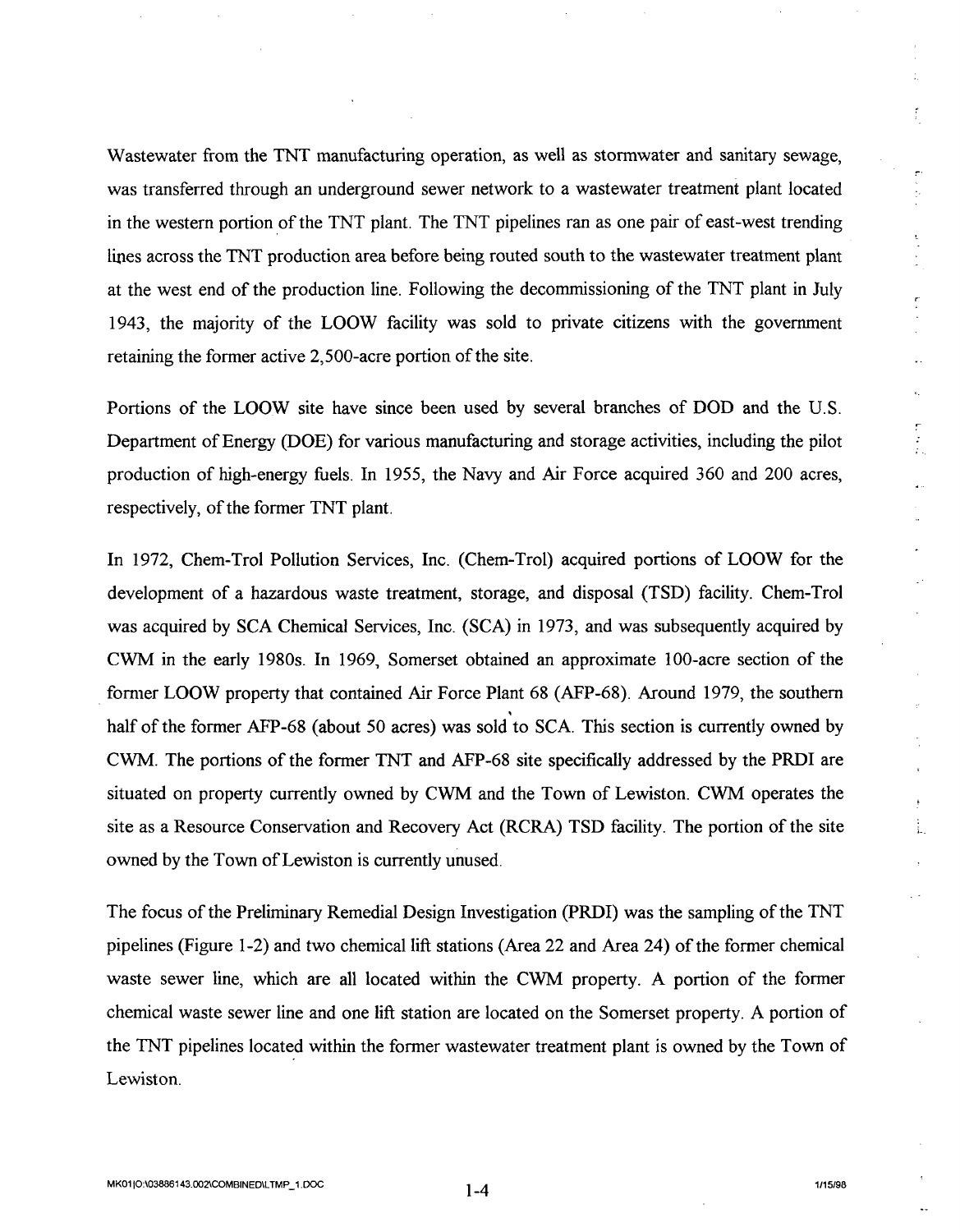

÷



| <b>LEGEND</b>     |                                         |
|-------------------|-----------------------------------------|
|                   | LOOW RI/FS OPERABLE UNIT NO. 1          |
| 140100000         | LOOW RI/FS OPERABLE UNIT NO. 2          |
| <b>SECOLES</b>    | CWM PROPERTY (COMPONENT 1)              |
|                   | SOMERSET PROPERTY (COMPONENT 2)         |
| <b>STATISTICS</b> | TOWN OF LEWISTON PROPERTY (COMPONENT 3) |
| 9 T T 9           | TNT WASTE PIPELINE                      |
| <b>SESSMAI</b>    | CHEMICAL WASTE SEWER SYSTEM             |
| NOTE:             | AND LIFT STATIONS                       |
|                   | 1. ALL LOCATIONS ARE APPROXIMATE.       |

| 400 | റെറ |
|-----|-----|
|     |     |

SCALE IN FEET

LAKE ONTARIO ORDNANCE WORKS

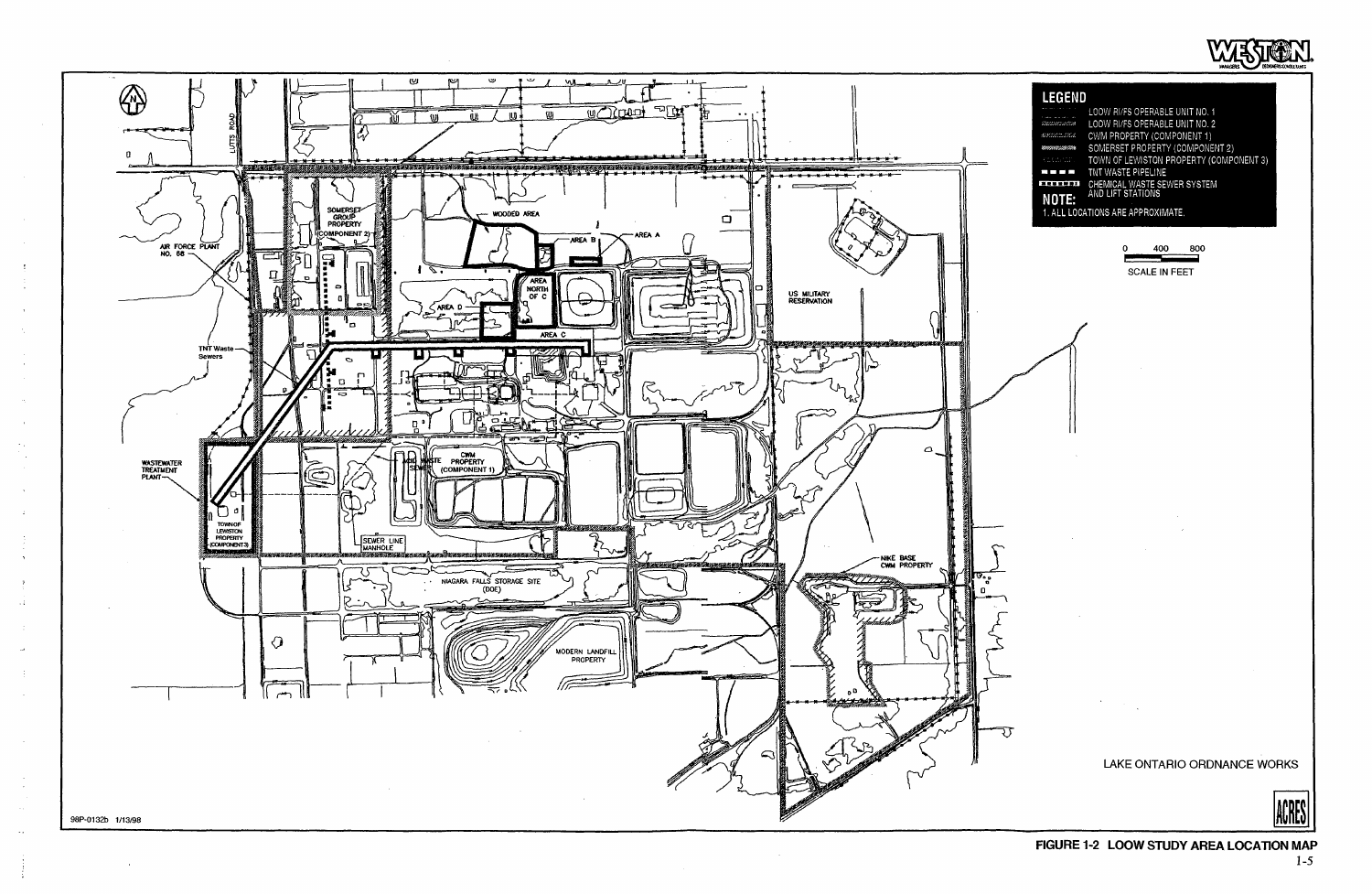#### **1.3.2 Areas of Concern**

The remedial investigation/feasibility study (RI/FS), engineering evaluation/cost analysis (EE/CA), ~RDI Report, and Preliminary Design Analysis Report (DAR) for the LOOW site identified areas for non-time-critical removal actions for Components 1, 2, and 3 (Figures 1-1 and 1-2). The areas to be included in the Phase I IRA are listed below:

- Component 1 (CWM Property)
	- Portions of the TNT pipelines.
	- Portions of the chemical waste sewer system sludges.
- Component 2 (Somerset Property)
	- Portions of the chemical waste sewer system sewage and sludges.  $\overline{\phantom{0}}$
	- Loose asbestos-containing material (ACM).
	- Miscellaneous containers of liquids and oils.
- Component 3 (Town of Lewiston)
	- Portions of the TNT pipelines.  $\overline{a}$

The removal actions related to the loose ACM and miscellaneous containers of hazardous liquids and oils do not require LTM activities since the materials of concern will be permanently removed from LOOW, and there are no activities that require post-remediation inspection (i.e., the ground will not be disturbed, etc.).

#### **1.4 PROJECT SCHEDULE**

Following issuance of the IRA report and completion of the risk assessment, the results of the post-IRA samples will be evaluated to determine the need for LTM activities. If performed, LTM activities will be conducted on a biannual basis (i.e., two times per year). A summary report of activities conducted, which will include data and other findings, will be submitted to CENAB one time per year, no later than 3 months after the second monitoring event for that year.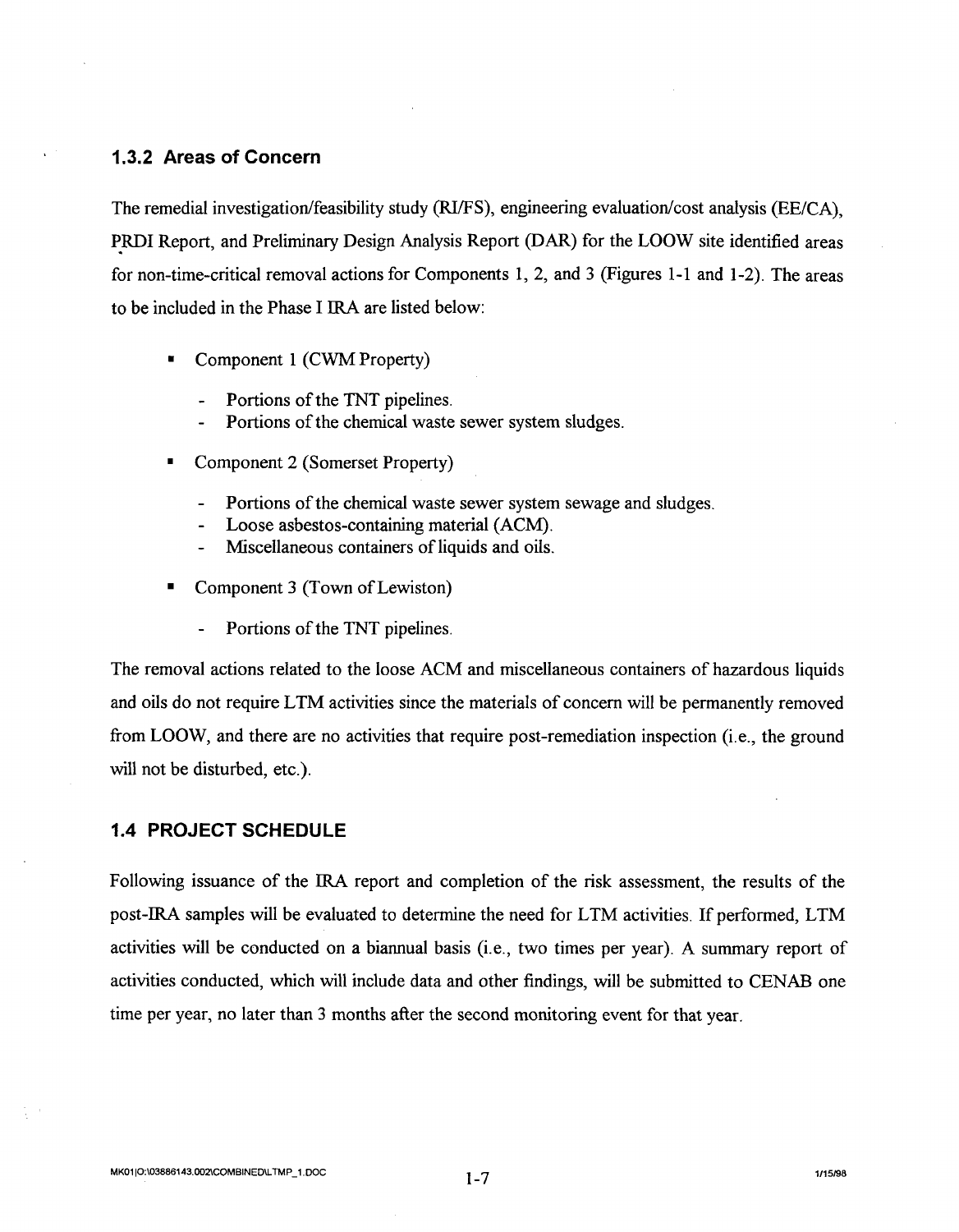## **1.5 DOCUMENT OUTLINE**

This document has been organized as follows:

- Section 1—Introduction<br>• Section 2—Post-Remedi
- Section 2-Post-Remediation Monitoring Procedures
- Section 3—Sampling and Analysis Plan<br>• Section 4—Site Safety and Health Plan
- Section 4-Site Safety and Health Plan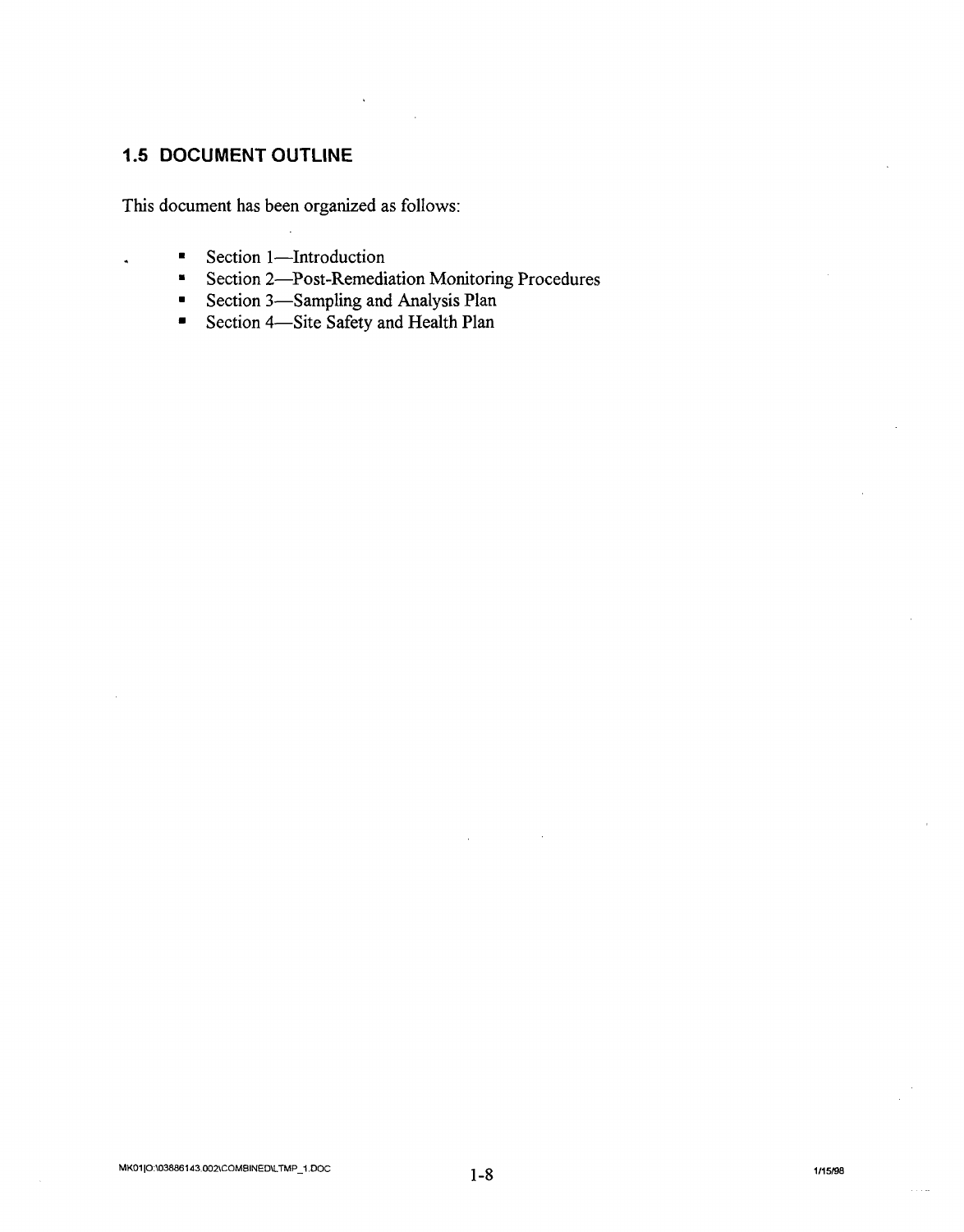# **2. POST-REMEDIATION MONITORING PROCEDURES**

#### **2.1 BASIS FOR EVALUATION OF POTENTIAL MONITORING ACTIVITIES**

This subsection presents a brief summary of the removal actions to be performed at LOOW to provide a basis for evaluating the need for LTM activities.

The chemical waste sewer system located on both the CWM (Component 1) and Somerset (Component 2) properties consisting of the chemical waste lift stations (typically 10 ft by 10 ft by 10.5 ft) in Areas 4, 7, 8, 22, and 31, and adjacent to the oil/water separator in Area 24 North, and associated interconnecting sewer lines, are designated for removal actions. The former TNT pipeline located on CWM property and the Town of Lewiston (Component 3) property consists of two parallel vitreous clay pipes encased within concrete. Based on the results of the PRPI, portions of the TNT pipeline are designated for in-place closure. Portions of the pipeline that have been previously disturbed by site development and sampling activities will be excavated and removed with any associated contaminated soils and disposed of off-site .

. Accumulated water and sludges will be removed from the chemical lift stations. The chemical lift stations, chemical sewer lines, and portions of the TNT pipeline that will be closed in-place will be cleaned by high-pressure water jets to remove any solids collected in the lift stations/pipelines. When power washing and removal operations have been completed, lift stations and manholes will be sealed to prevent unauthorized access into the lift stations. Portions of the TNT pipeline closed in-place will be sealed at the access points with cement grout to prevent any potential future migration.

For sewer lines and TNT lines closed in-place, it is anticipated that there is little need for LTM since contaminants will be removed by washing, and access to the lift stations and pipelines will be sealed; therefore, the need for L TM will be determined based on the risk assessment completed during the RI/FS process and based in part on the analytical results of the post-IRA wipe samples, which will be collected after the pipeline is power washed and inspected with a pipeline video camera.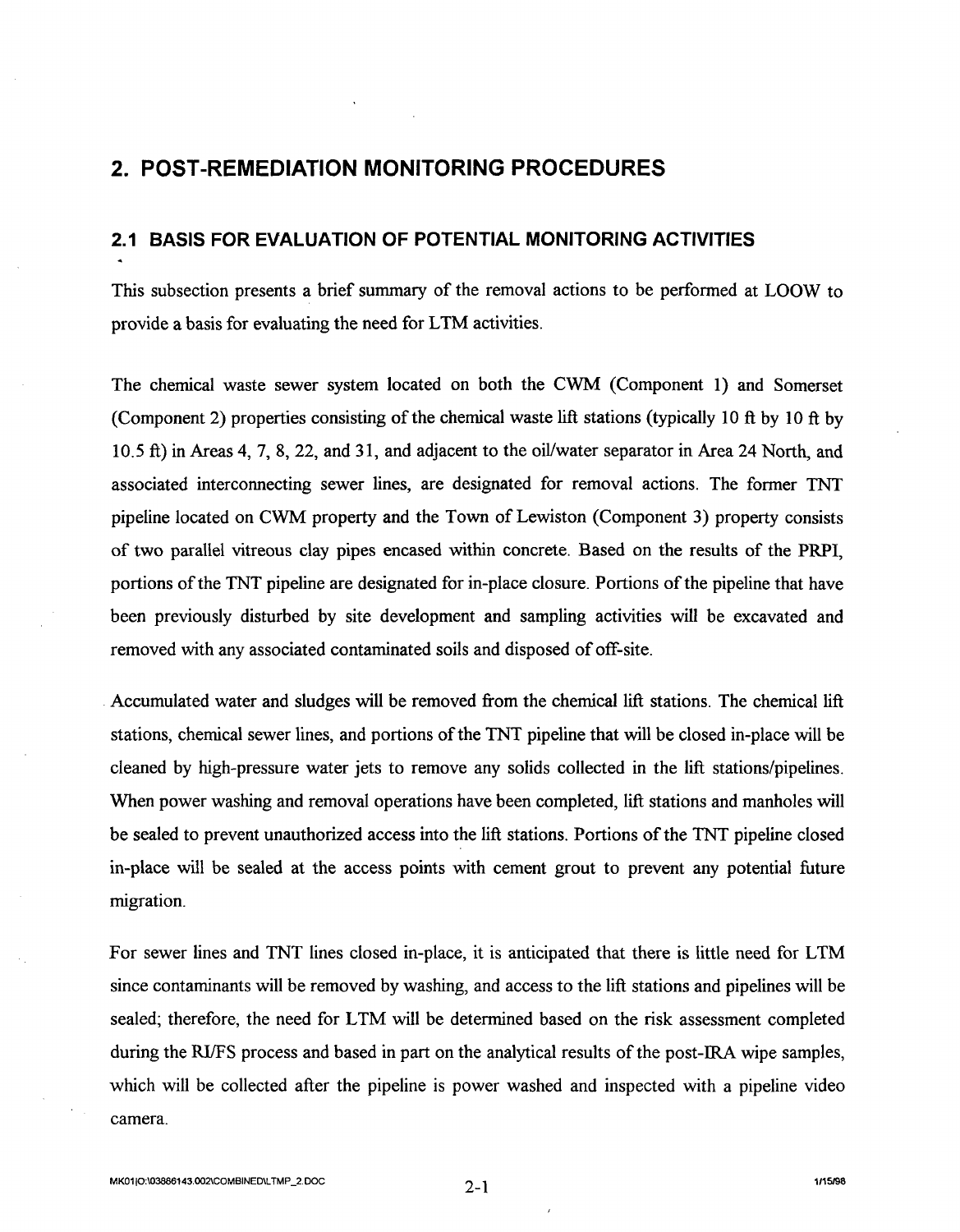In order to document the post-remediation conditions in the portions of the TNT pipeline closed in-place and the chemical waste sewer, wipe samples will be collected from the inside wall using a remote collection method. Samples will be collected at a rate of one sample per accessible IQcation. For the closed portions of the TNT line, a minimum of one wipe sample per 250 ft of closed pipeline (estimated 32 total explosive samples and 16 total of the other compounds) will be collected. The wipe samples for the TNT pipeline will be analyzed at a USACE-approved laboratory for explosives and additionally for Target Compound List (TCL) semivolatiles and PCBs in the southern portion of the pipeline below Sta. 25+00 (15+80 on Design Drawings). Wipe samples collected from the chemical waste sewer will be analyzed for TCL semivolatiles and pesticides/PCBs. The samples will be collected by wiping a 10-centimeter (cm)  $x$  10-cm area of the inside of the sewer/lift station using a remote sampler. The wipe sample will be collected using a dedicated clean gauze pad that has been premoistened with methanol and a clean stainless-steel or aluminum template. A clean pair of phthalate-free gloves will be used to collect each sample.

If constituents are detected in the post-IRA samples at concentrations that warrant evaluation, then the results will be used in the site risk assessment (to be performed under a separate program) to determine if there is need for LTM. This will be performed by a separate contractor designated by CENAB. If LTM is to be performed, examples of such activities that could be performed are provided in Subsection 2.2 of this document.

There is no need for LTM of the excavated pipeline areas, since confirmation sampling of the underlying soil will be performed to ensure that cleanup levels are met and the excavated materials will be transported off-site for disposal at a permitted facility.

The excavated areas will be filled with clean fill that will be graded to match adjacent topography and prevent ponding of surface water. An appropriate seed and mulch will be placed over the disturbed area. Upon germination and establishment of the vegetation, site erosion controls will be removed. The Contractor will ensure that areas are restored in accordance with the specifications; therefore LTM is not required for these areas.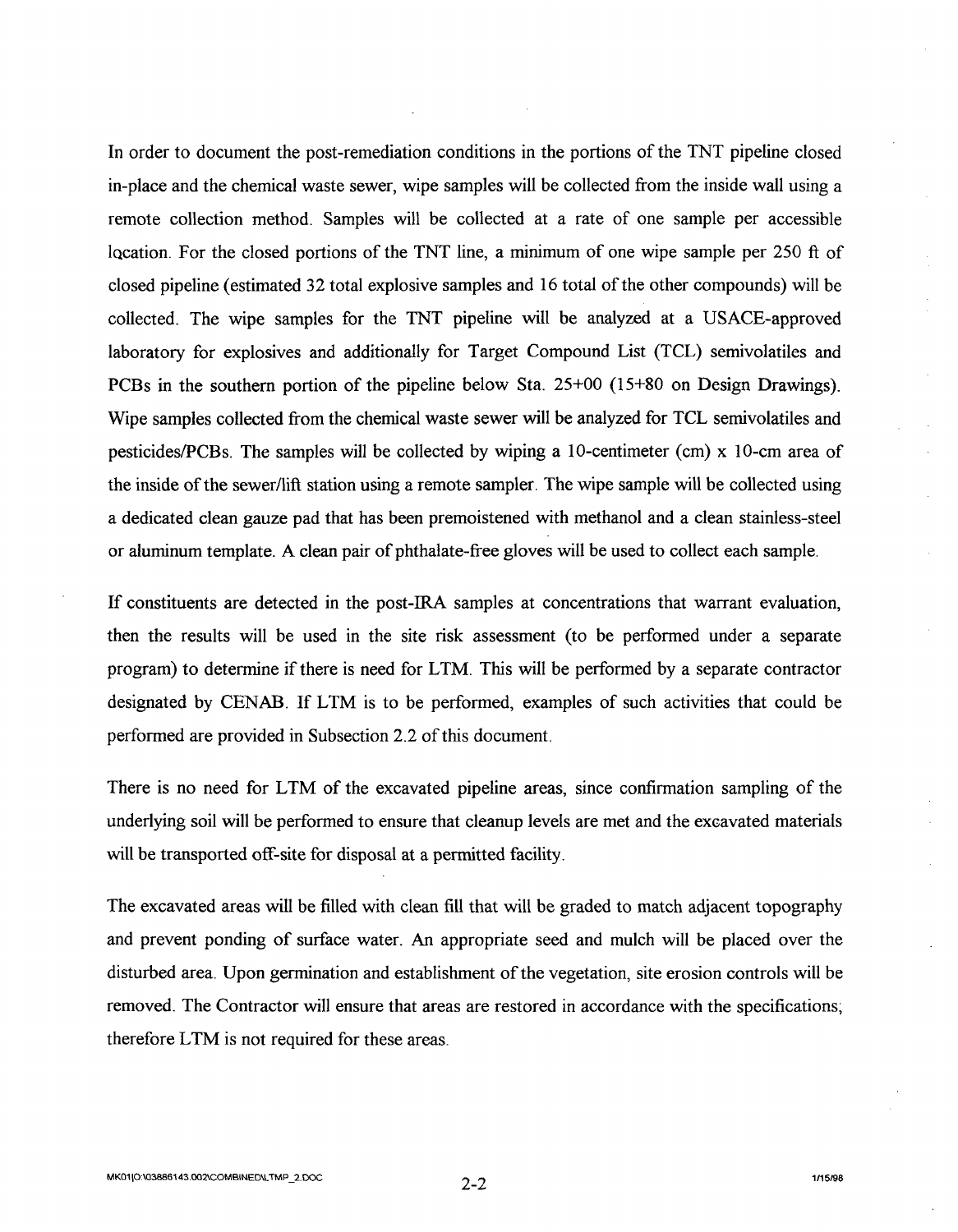### **2.2 POTENTIAL MONITORING ACTIVITIES**

There are several potential activities that could be maintained throughout the post-remediation period. These potential activities are:

- Inspections and maintenance of sealed access points.
- Review of results of the current groundwater monitoring program at LOOW to ensure that there are no post-IRA impacts to groundwater due to in-place closures.
- Depending on the results of the risk assessment, installation of approximately five shallow groundwater monitoring wells along the portions of the TNT pipeline left inplace to ensure that there are no post-IRA impacts to groundwater due to in-place closures. Groundwater samples would be collected two times per year from these shallow wells. Samples would be analyzed for explosives, volatile organic compounds, and semivolatile organic compounds. The results would be transmitted to CENAB on a biannual basis.

A sampling and analysis plan (SAP) and a site safety and health plan (SSHP) must be prepared prior to implementation of any LTM activities.

#### **2.2.1 Post-Remediation Inspections**

Post-remediation inspections will be conducted for the purpose of monitoring site conditions and determining the need for maintenance activities at the site. A site inspection report will be completed after each inspection and will be maintained on file. The report will note the condition of the site and will identify areas of the site that may require additional maintenance work.

Post-remediation inspections will include, at a minimum, the following:

- Note condition of new vegetation in the remediated areas (damaged, stressed, sparse areas, intact, etc.).
- Note any soil settlement, erosion, or ponding.
- Note any weathering or damage to reconstructed roads/gravel areas.
- Note condition of fences, signs, gates, and locks, as applicable.
- Note condition of sealed lift stations and other pipeline access areas (including weathering or other physical damage or stress such as vandalism).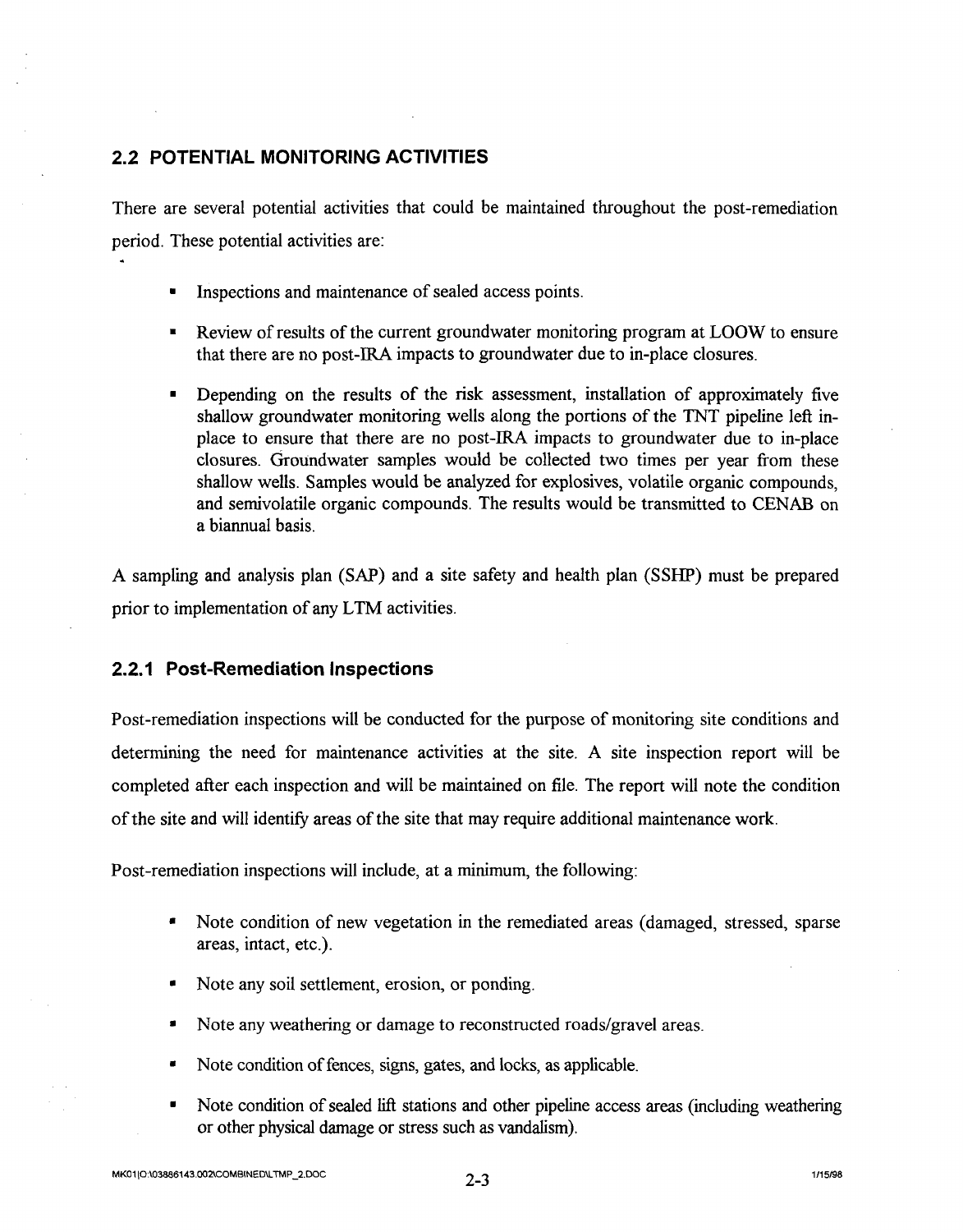Maintenance activities (such as regrading, revegetation, or repairing areas disturbed by erosion, weathering, or vandalism), if deemed necessary, will be recommended in the inspection reports and will be conducted following approval by CENAB.

 $\ddot{\phantom{a}}$ 

 $\ddot{\phantom{1}}$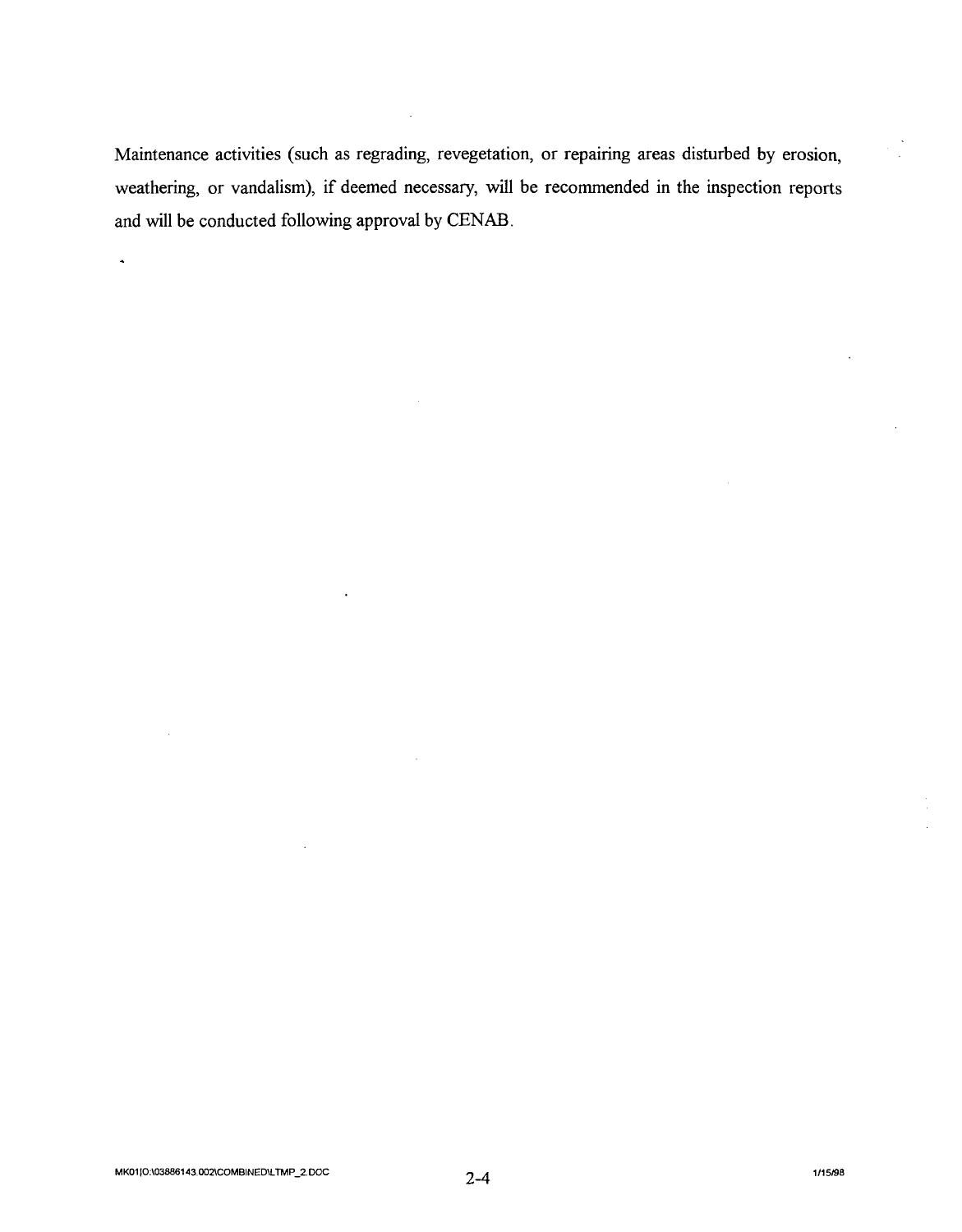## **3. SAMPLING AND ANALYSIS PLAN**

The LTM activities for Components 1, 2, and 3 will be conducted in accordance with the monitoring requirements developed from the results of the risk assessment. If LTM is determined to be necessary, a SAP will be prepared. The SAP provides the sampling protocols, sample handling, analytical methods, and related quality assurance/quality control *(QNQC)* requirements, data reporting, and presentation associated with the above field activities. The SAP will be prepared by the Contractor who will be performing the LTM and will be submitted to CENAB for approval. The SAP will be prepared in accordance with: *Chemical Data Quality Management for Hazardous Waste Remedial Activities,* USACE, ER 1110-1-263, October 1990 (or most current edition) and *Hazardous, Toxic and Radioactive Waste Guidance for Civil Works Projects,*  USACE, ER 1165-2-132, June 1992, or other document(s) as approved by CENAB.

The SAP will include, as a minimum, the following to cover all LTM activities, including work by subcontractors:

- A description of the QC organization, including a chart showing lines of authority.
- The name, qualifications (in resume format), duties, responsibilities, and authorities of each person assigned a project *QNQC* function.
- Procedures for scheduling, reviewing, and managing documentation and submittals.
- Control, verification, and acceptance testing/laboratory procedures for each specific test/analysis to include the name and description of analysis, test frequency, and person responsible for each test. (Laboratory facilities will be approved by CENAB.)
- Procedures for tracking preparatory, initial, and follow-up control phases and control, verification, and acceptance tests including documentation.
- Procedures for tracking deficiencies from identification through acceptable corrective action. These procedures will establish verification that identified deficiencies have been corrected.
- Reporting procedures, including proposed reporting formats.
- A description of work to be done.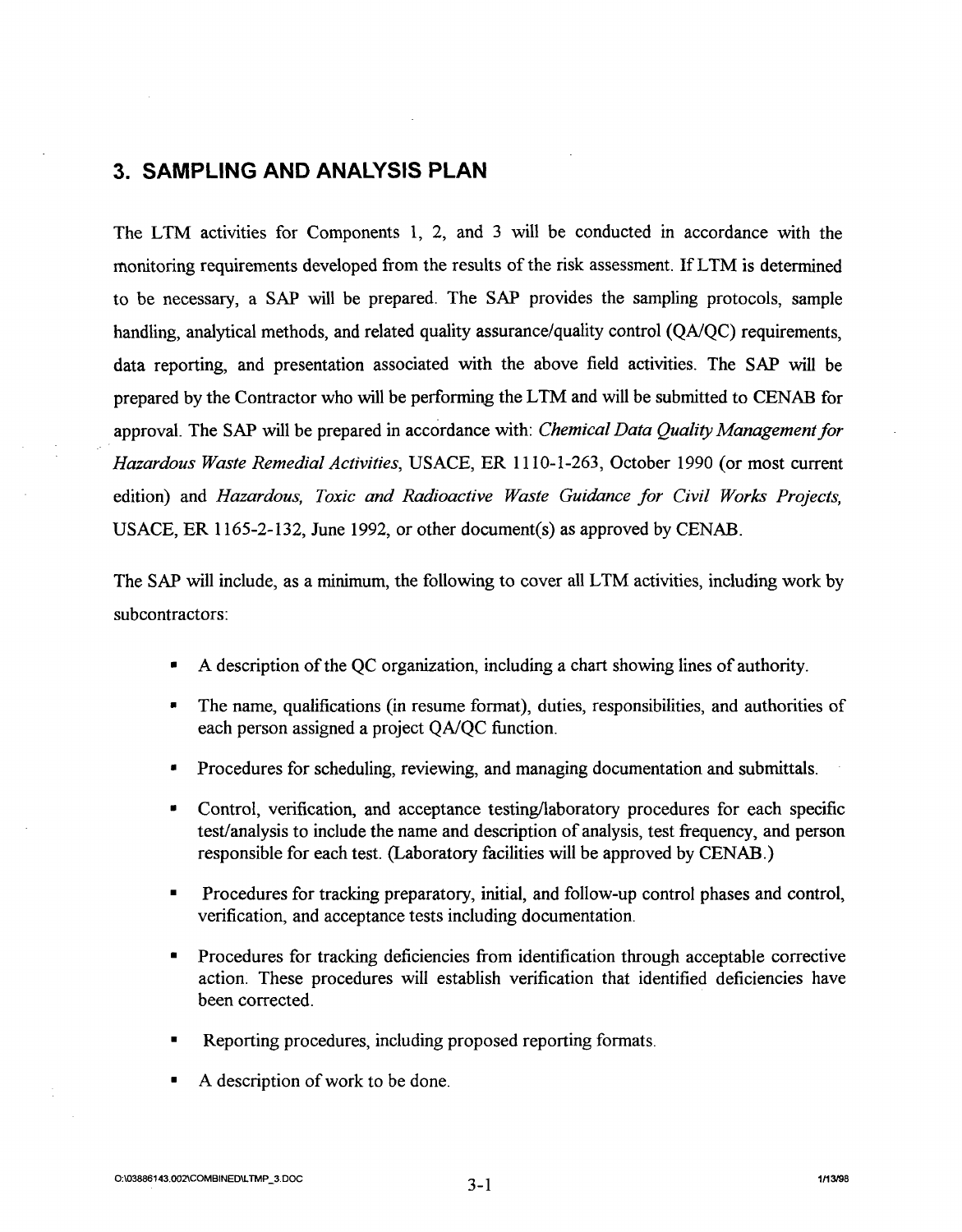The following document may be used as a reference where applicable in preparation of the SAP: *Preliminary Remedial Design Investigation Former Lake Ontario Ordnance Works, Lewiston*  and Porter, Niagara County, New York, Sampling and Analysis Plan, prepared by WESTON for CENAB, October 1996.

 $\ddot{\phantom{0}}$